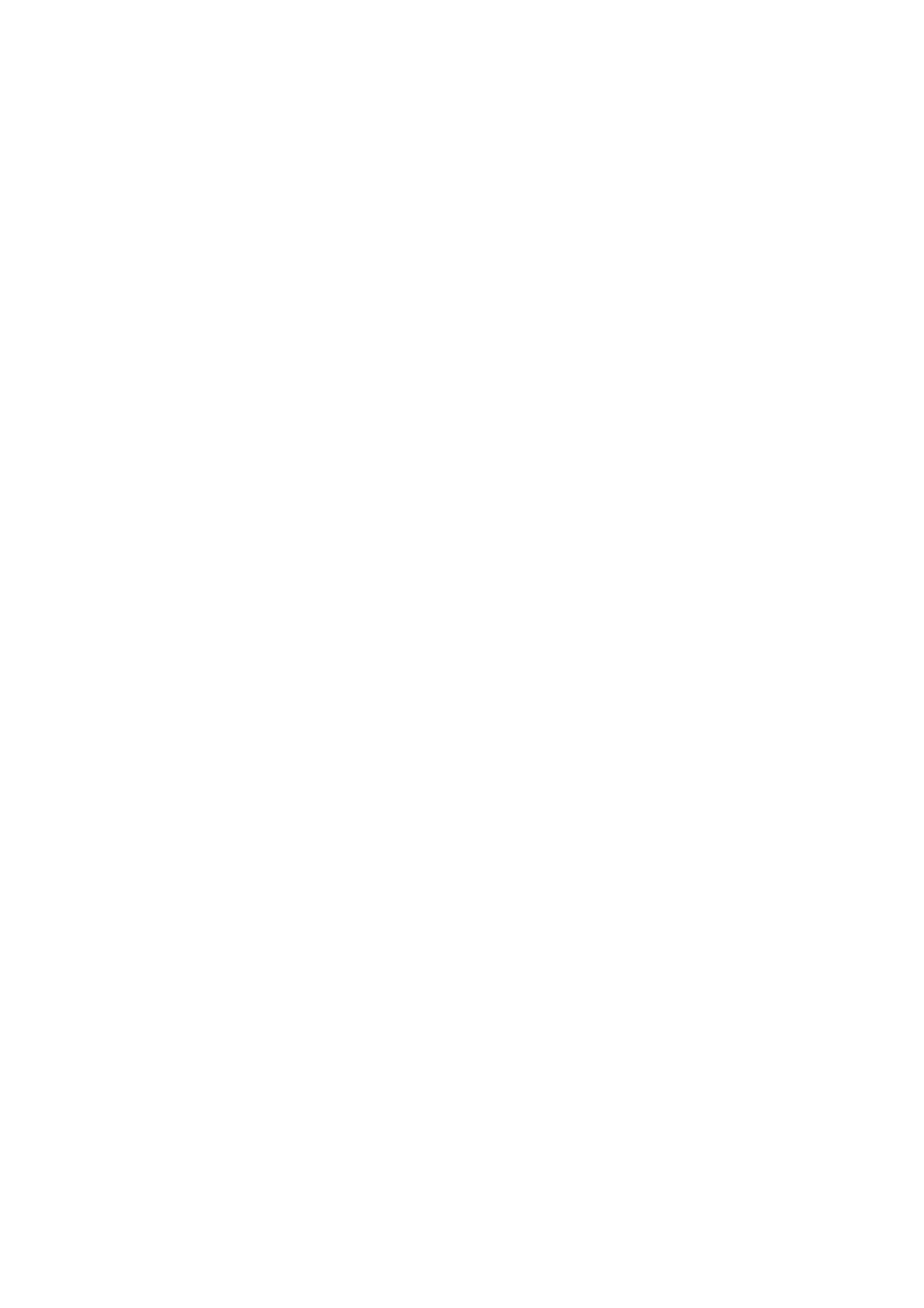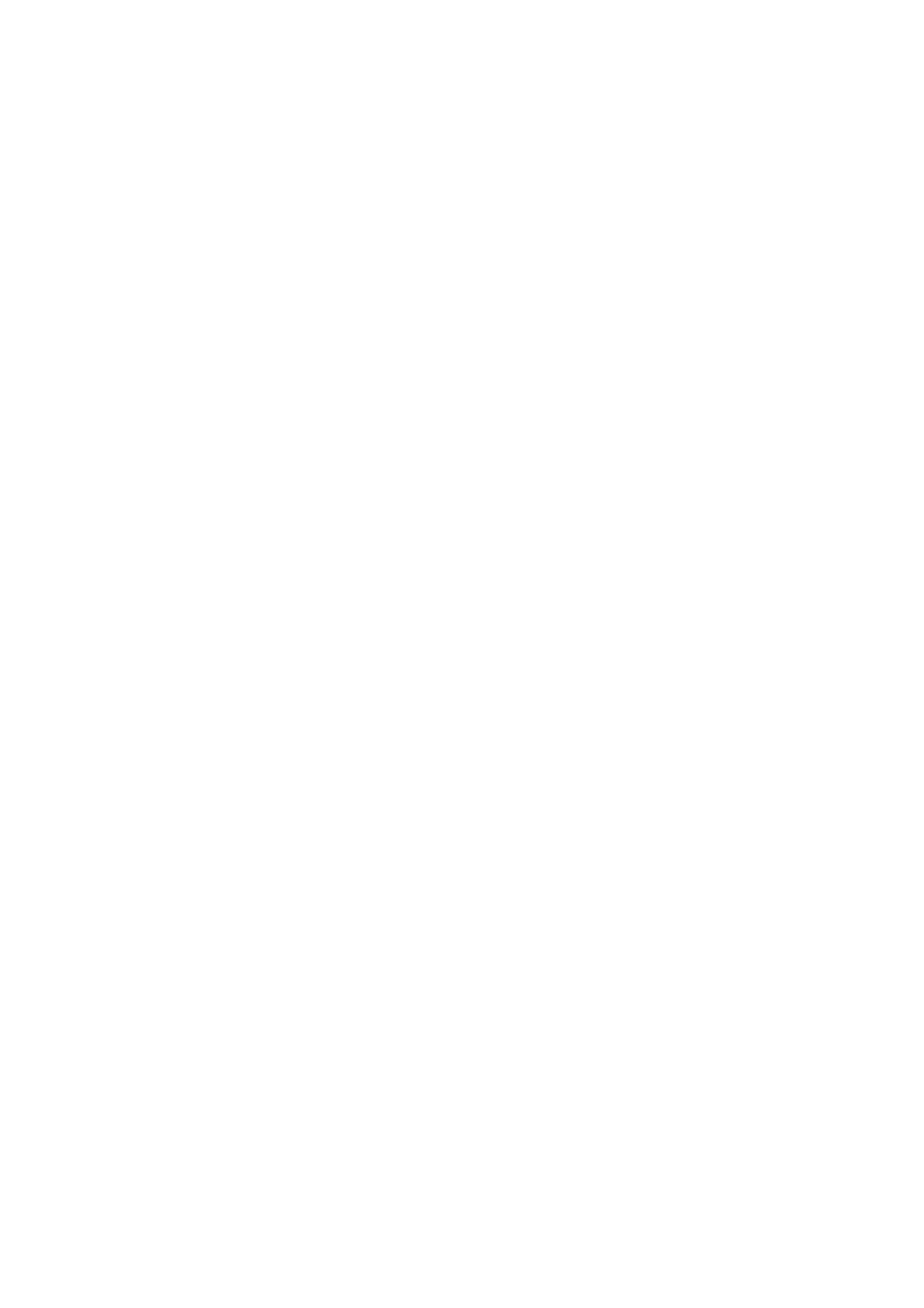## **ASSESSMENT REPORT**

## **CLAUSE 7.5 YORK TPS 2 – MATTERS FOR CONSIDERATION**

a) The aims and provisions of the Scheme and any other relevant town planning schemes operating within the Scheme area.

York Town Planning Scheme No. 2 (the Scheme)

The site is zoned Rural-Residential under the provisions of the Scheme.

The objectives of the zone are to provide for closer settlement for residential use in a rural environment and to make provision for retention of the rural landscape and amenity. The use of the property for a home business is not inconsistent with the objectives of the zone.

Home businesses are a use that is not permitted in the zone unless Council has exercised its discretion and by granted planning consent. In this case, Council has not issued planning consent prior to the commencement of the home business.

Clause 7.14 of the Scheme enables Council to grant planning consent to a use or a development already commenced or carried out if the development conforms to the provisions of the Scheme.

The application is to conduct a home business. Home businesses are defined under the Scheme as:

*"a business, service or profession carried out in a dwelling or on land around a dwelling by an occupier of the dwelling which –*

- *(a) does not employ more than 2 people not members of the occupier's household;*
- *(b) will not cause injury to or adversely affect the amenity of the neighbourhood;*
- *(c) does not occupy an area greater than 50 square metres, except that for land in the Farming Zone under the Scheme the local government may permit an area up to 200 square metres;*
- *(d) does not involve the retail sale, display or hire of goods of any nature;*
- *(e) in relation to vehicles and parking, does not result in traffic difficulties as a result of the inadequacy of parking or an increase in traffic volumes in the neighbourhood, and does not involve the presence, use or calling of a vehicle more than 3.5 tonnes tare weight, except that for land in the Farming zone under the Scheme the local government may permit the presence and use of up to 3 vehicles of more than 3.5 tonnes tare weight; and*
- *(f) does not involve the use of an essential service or greater capacity than normally required in the zone."*

The application proposes to gain approval to continue to conduct a home business that meets the requirements of the definition with the exception of the number of employees and area used. It is proposed to have four (4) employees utilising an area of  $100m^2$ .

The numerical standards within the definition are 'development standards' and therefore can be varied and approved subject to conditions in accordance with Clause 4.6 of the Scheme, if Council is satisfied that the variation of the standards of would be consistent with orderly and proper planning; preservation of the amenity of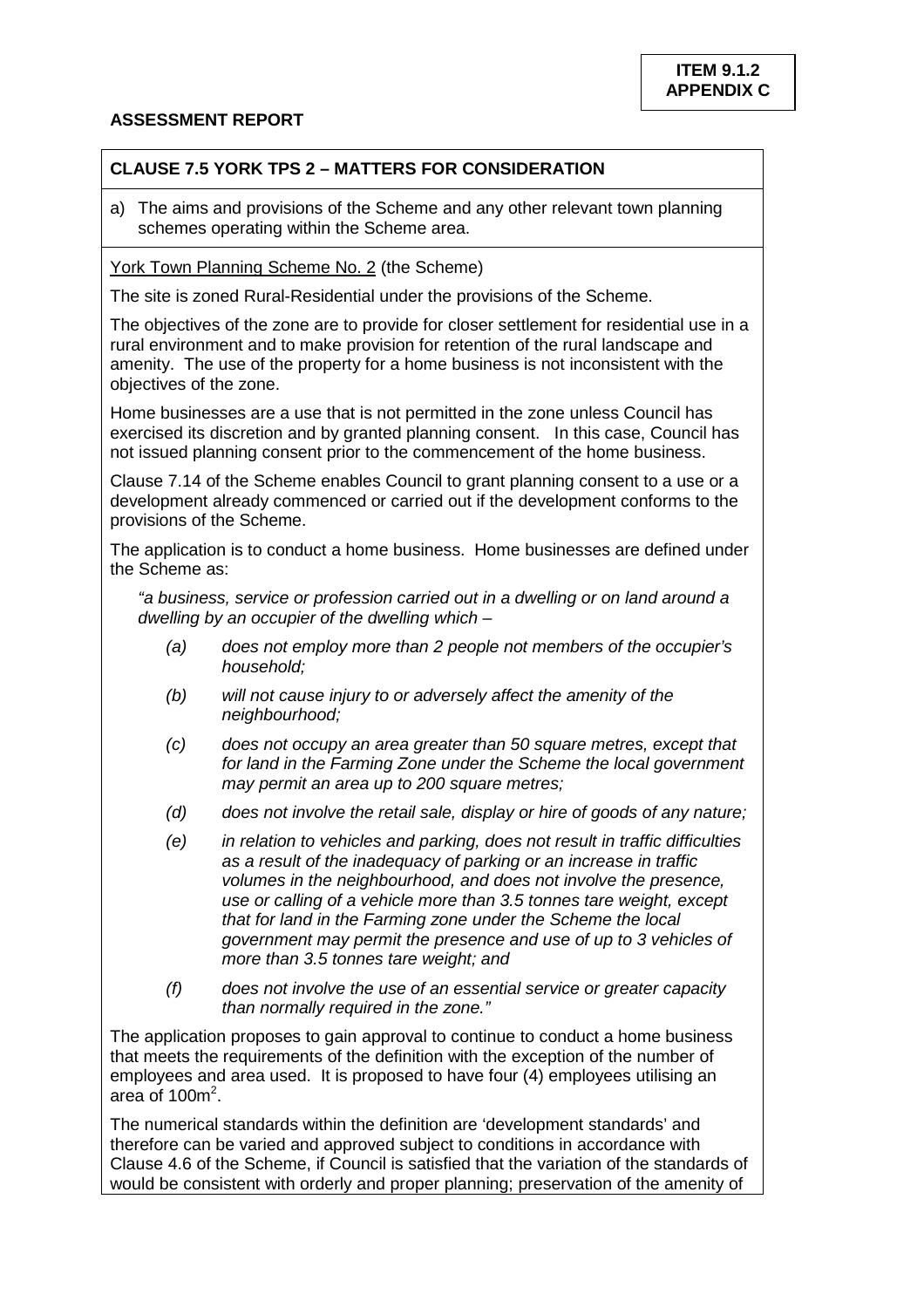the locality; and that non-compliance will not have any adverse impacts on the locality or likely future development of the locality.

It is considered that the variation of the development standards are appropriate if the recommended conditions of consent are imposed to ensure the preservation of the amenity of the area and reduce the potential for land use conflicts in accordance with Clause 4.7.3 of the Scheme. Additionally, the conditions are considered appropriate to ensure the future development of the area as a rural-residential area will not be affected by the approval of the home business.

The assessment of the provisions of the Scheme shows that the proposal is consistent with the intent of the provisions for home business and the objectives of the rural-residential zone.

b) The requirements of orderly and proper planning including any relevant proposed new town planning scheme or amendment, which has been granted consent for public submissions to be sought.

There are no new planning schemes or amendments known applicable to the site. However, the site is within the Mount Hardey future Rural-Residential area identified on Map 4 of the York Local Planning Strategy. The adjoining site is identified within Stage 3 and taking into consideration that Stage 1 is currently commencing, subdivision of the adjoining lot is envisaged a number of years into the future.

c) Any approved statement of planning policy of the Commission.

There are no statements of planning policy of the Commission applicable to the site.

d) Any approved environmental protection policy under the *Environmental Protection Act 1986.*

Not applicable.

e) Any relevant policy or strategy of the Commission and any relevant policy adopted by the Government of the State.

There are no policies or strategies applicable to the proposal.

f) Any Planning Policy adopted by the local government under clause 8.8, any policy for a designated heritage precinct adopted under clause 5.1.3, and any other plan or guideline adopted by the local government under the Scheme.

Local Planning Policy – Retrospective Planning Applications

Council at its Ordinary Meeting held on 18 July 2011 resolved to adopt the Local Planning Policy – Retrospective Planning Applications. The Policy provides guidelines on the assessment and determination of applications and fees.

This application is retrospective for a home business that has commenced without approval. The Policy states that the application is to be treated as if they were new proposals for planning approval.

The assessment of this application has been conducted in accordance with the Policy.

Additional application fees have been charged in accordance with the Policy and Council, if approves or refuses the application, has the choice to initiate legal proceedings for commencing a use without approval.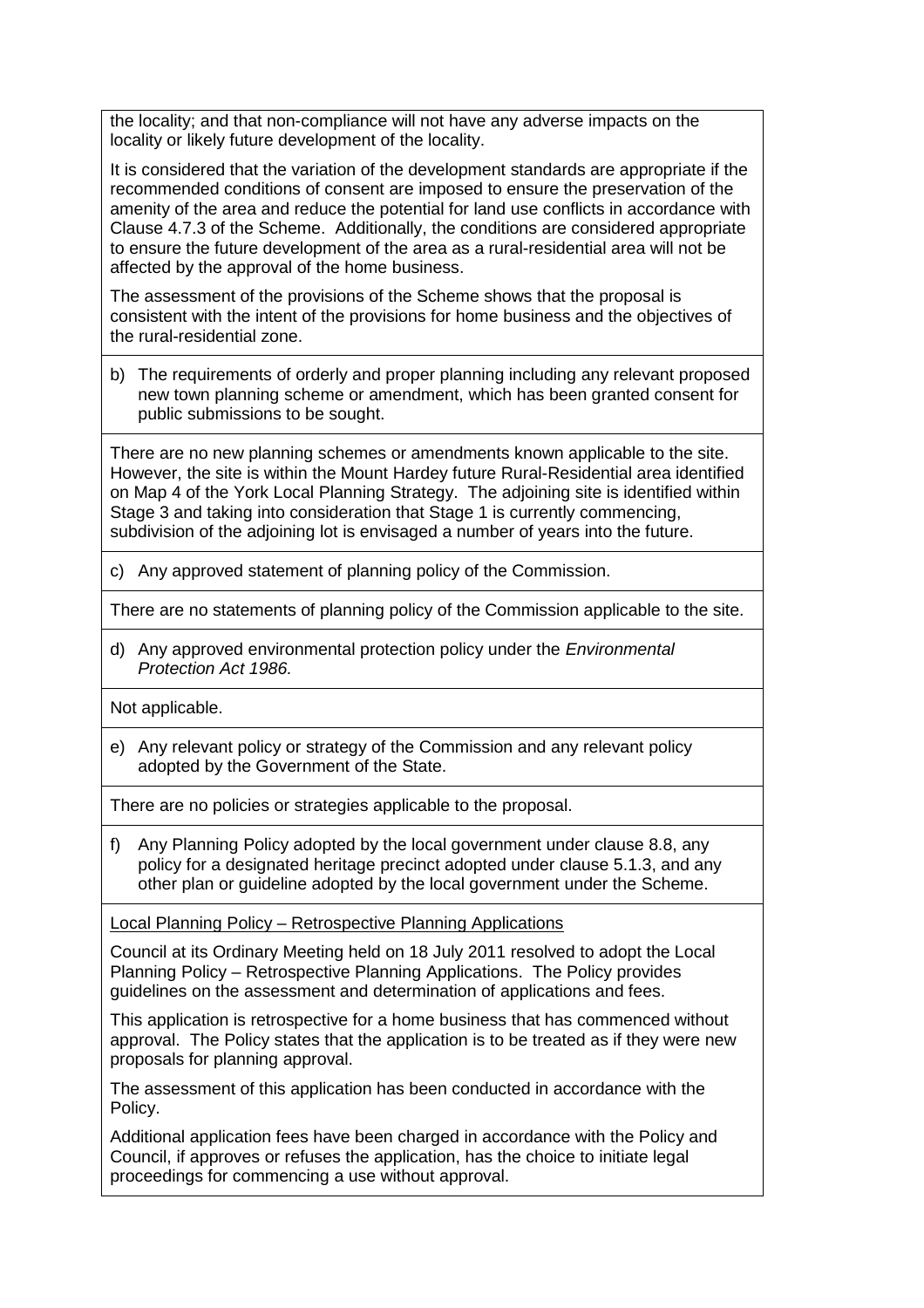g) In the case of land reserved under the Scheme, the ultimate purpose intended for the reserve.

The land is not reserved under the Scheme.

h) The conservation of any place that has been entered in the Register within the meaning of the *Heritage of Western Australia Act 1990*, or which is included in the Heritage List under clause 5.1.2, and the effect of the proposal on the character or appearance of a heritage precinct.

The site is not heritage listed or within a heritage precinct.

i) The compatibility or a use or development with its setting.

It is considered, with the imposition of the recommended conditions of consent, that the home business will be compatible with the rural-residential setting.

j) Any social issues that have an effect on the amenity of the locality.

No social issues have been identified.

k) The cultural significance of any place or area affected by the development.

No place or area of cultural significance will be affected by the development.

l) The likely effect of the proposal on the natural environment and any means that are proposed to protect or to mitigate impacts on the natural environment.

The proposal is for use and is unlikely to impact on the natural environment.

m) Whether the land to which the application relates is unsuitable for the proposal by reason of it being, or being likely to be, subject to flooding, tidal inundation, subsidence, landslip, bushfire or any other risk.

No natural constraints affect the proposal.

n) The preservation of the amenity of the locality.

It is considered, with the imposition of the recommended conditions of consent, that the home business will be compatible with the amenity of the locality.

o) The relationship of the proposal to development on adjoining land or on other land in the locality including but not limited to, the likely effect of the height, bulk, scale, orientation and appearance of the proposal.

The proposed home business, including the variations to the employee and land area standards, is considered in context with the rural residential setting, taking into consideration lot sizes and distances to neighbours.

p) Whether the proposed means of access to and egress from the site are adequate and whether adequate provision has been made for the loading, unloading, manoeuvring and parking of vehicles.

The existing access and egress from the site is adequate for use by the operator, his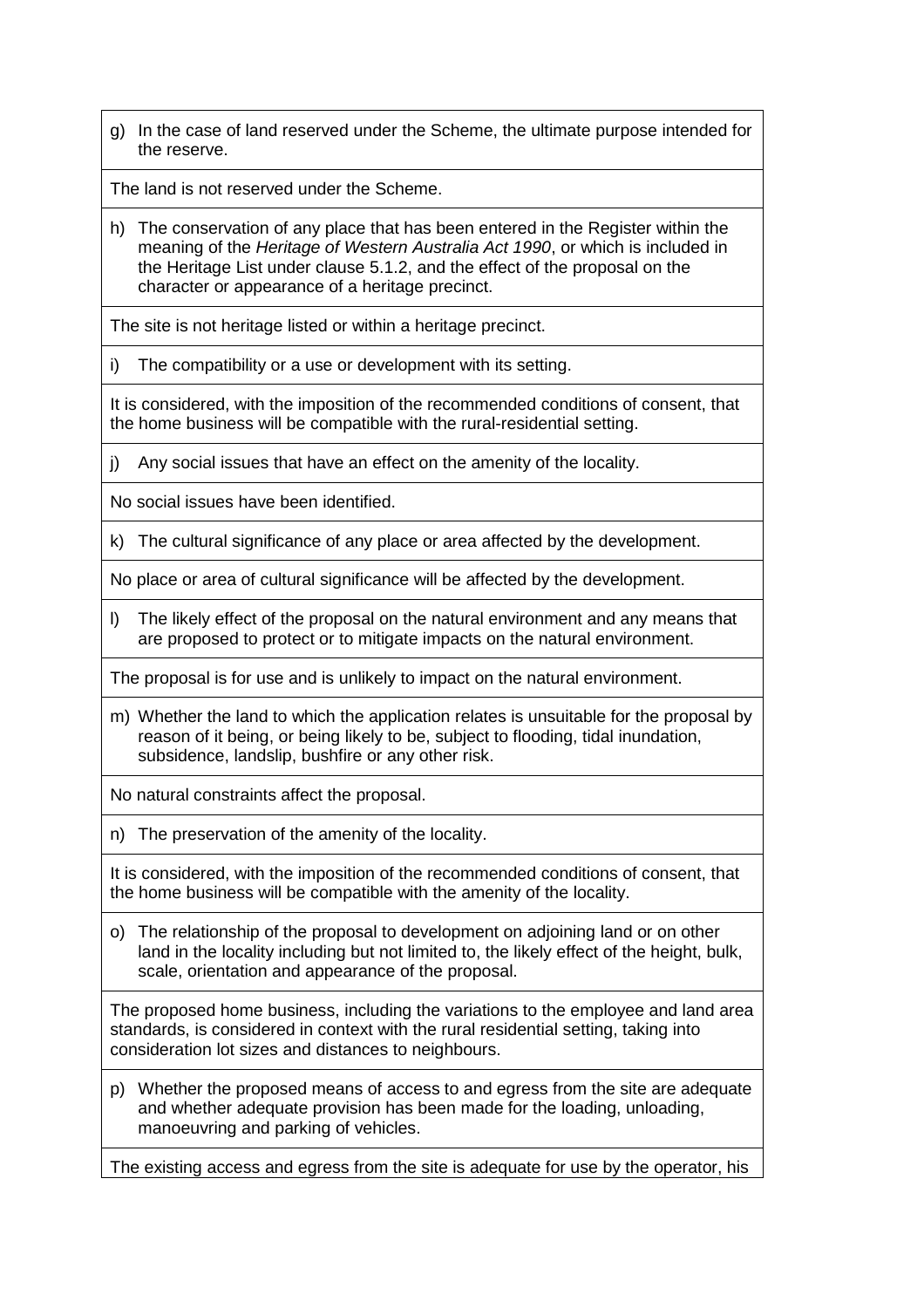employees, and occasional delivery vehicle.

q) The amount of traffic likely to be generated by the proposal, particularly in relation to the capacity of the road system in the locality and the probable effect on traffic flow and safety.

Rudall Road is a dirt road that services four properties. The traffic generated from the development will not adversely impact on traffic flow and safety.

r) Whether public transport services are necessary and, if so, whether they are available and adequate for the proposal.

Not applicable.

s) Whether public utility services are available and adequate for the proposal.

Existing.

t) Whether adequate provision has been made for access for pedestrians and cyclists (including end of trip storage, toilet and shower facilities).

Not applicable.

u) Whether adequate provision has been made for access by disabled persons.

Not applicable.

v) Whether adequate provision has been made for the landscaping of the land to which the application relates and whether any trees or other vegetation on the land should be preserved.

Existing landscaping sufficient to provide residential appearance to property and area used for home business.

w) Whether the proposal is likely to cause soil erosion and degradation.

Vehicles using Rudall Road generally are likely to result in road degradation, which may cause soil erosion as it is a dirt road.

x) The potential loss of any community service or benefit resulting from the planning consent.

No loss identified.

y) Any relevant submissions received on the application.

One submission was received objecting to the application during the advertising period. However, the objector later withdrew the submission. The submission questioned the scale of the business to be appropriate to the area, and the increased use and dust creation from vehicles using Rudall Road. An earlier request to upgrade Rudall Road had also been received from the objector.

As discussed earlier in this assessment, it is considered that the home business is appropriate for the site and locality, particularly as conditions of consent will be imposed restricting the business to the scale and size currently operating.